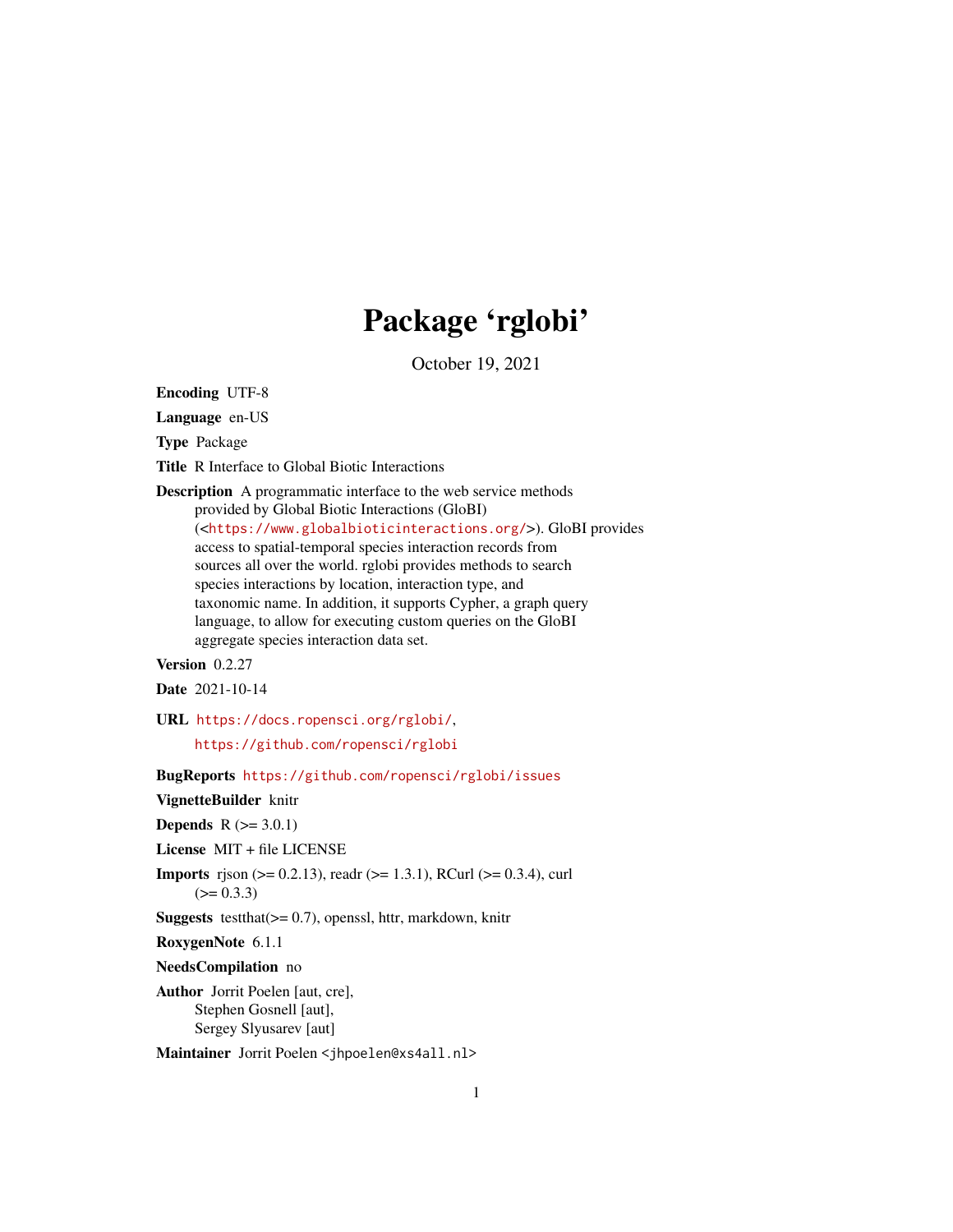<span id="page-1-0"></span>Repository CRAN Date/Publication 2021-10-18 22:30:02 UTC

# R topics documented:

| $get_data_{\text{fields}} \dots \dots \dots \dots \dots \dots \dots \dots \dots \dots \dots \dots \dots \dots \dots$ |                | $\mathcal{R}$  |
|----------------------------------------------------------------------------------------------------------------------|----------------|----------------|
|                                                                                                                      |                | $\overline{4}$ |
|                                                                                                                      |                | $\overline{4}$ |
| $get\_interactions_by_type \dots \dots \dots \dots \dots \dots \dots \dots \dots \dots \dots \dots \dots \dots$      |                | -6             |
| $get_$ interactions $_in_$ area $\ldots \ldots \ldots \ldots \ldots \ldots \ldots \ldots \ldots \ldots \ldots$       |                |                |
|                                                                                                                      | $\overline{7}$ |                |
|                                                                                                                      | - 8            |                |
|                                                                                                                      |                |                |
|                                                                                                                      |                |                |
|                                                                                                                      |                |                |
|                                                                                                                      |                |                |
|                                                                                                                      |                |                |
|                                                                                                                      |                |                |

#### **Index** [13](#page-12-0)

<span id="page-1-1"></span>

| get_child_taxa | Returns all known child taxa with known interaction of specified taxa |
|----------------|-----------------------------------------------------------------------|
|                | and rank.                                                             |

# Description

Returns all known child taxa with known interaction of specified taxa and rank.

# Usage

```
get_child_taxa(taxon.names, rank = "Species", skip = 0, limit = 25,
 opts = list()
```
# Arguments

| taxon.names | list of taxa of which child taxa should be included.                                        |
|-------------|---------------------------------------------------------------------------------------------|
| rank        | selected taxonomic rank of child taxa                                                       |
| skip        | number of child taxon names to skip before returning result. May be used for<br>pagination. |
| limit       | maximum number of child taxon names returned                                                |
| opts        | list of options including web service configuration like "port" and "host"                  |

# Value

list of child taxon names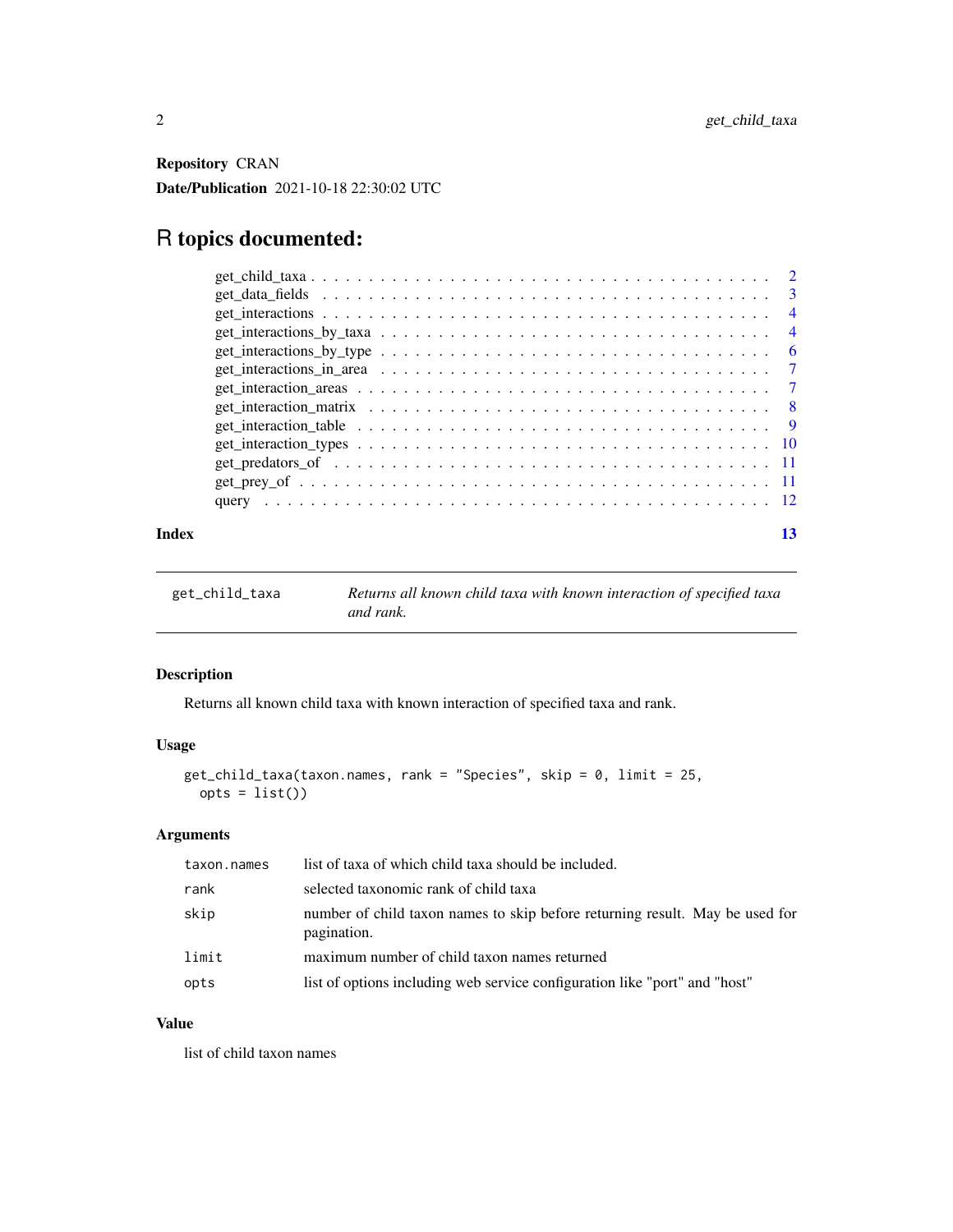# <span id="page-2-0"></span>get\_data\_fields 3

# See Also

Other interactions: [get\\_interaction\\_matrix](#page-7-1), [get\\_interaction\\_table](#page-8-1), [get\\_interaction\\_types](#page-9-1), [get\\_interactions\\_by\\_taxa](#page-3-1), [get\\_interactions\\_by\\_type](#page-5-1), [get\\_interactions](#page-3-2), [get\\_predators\\_of](#page-10-1), [get\\_prey\\_of](#page-10-2)

# Examples

## Not run: get\_child\_taxa(list("Aves"))

## End(Not run)

get\_data\_fields *List data fields identified in GloBI database*

# Description

Returns data frame with supported data fields

# Usage

```
get_data_fields(opts = list(), read_csv = read_csv_online)
```
#### Arguments

| opts     | list of named options to configure GloBI API                                            |
|----------|-----------------------------------------------------------------------------------------|
| read csv | function used to find csv associated to query url, defaulting to online query<br>method |

#### Value

Returns data frame of supported data fields

# Examples

```
## Not run:
get_data_fields()
```
## End(Not run)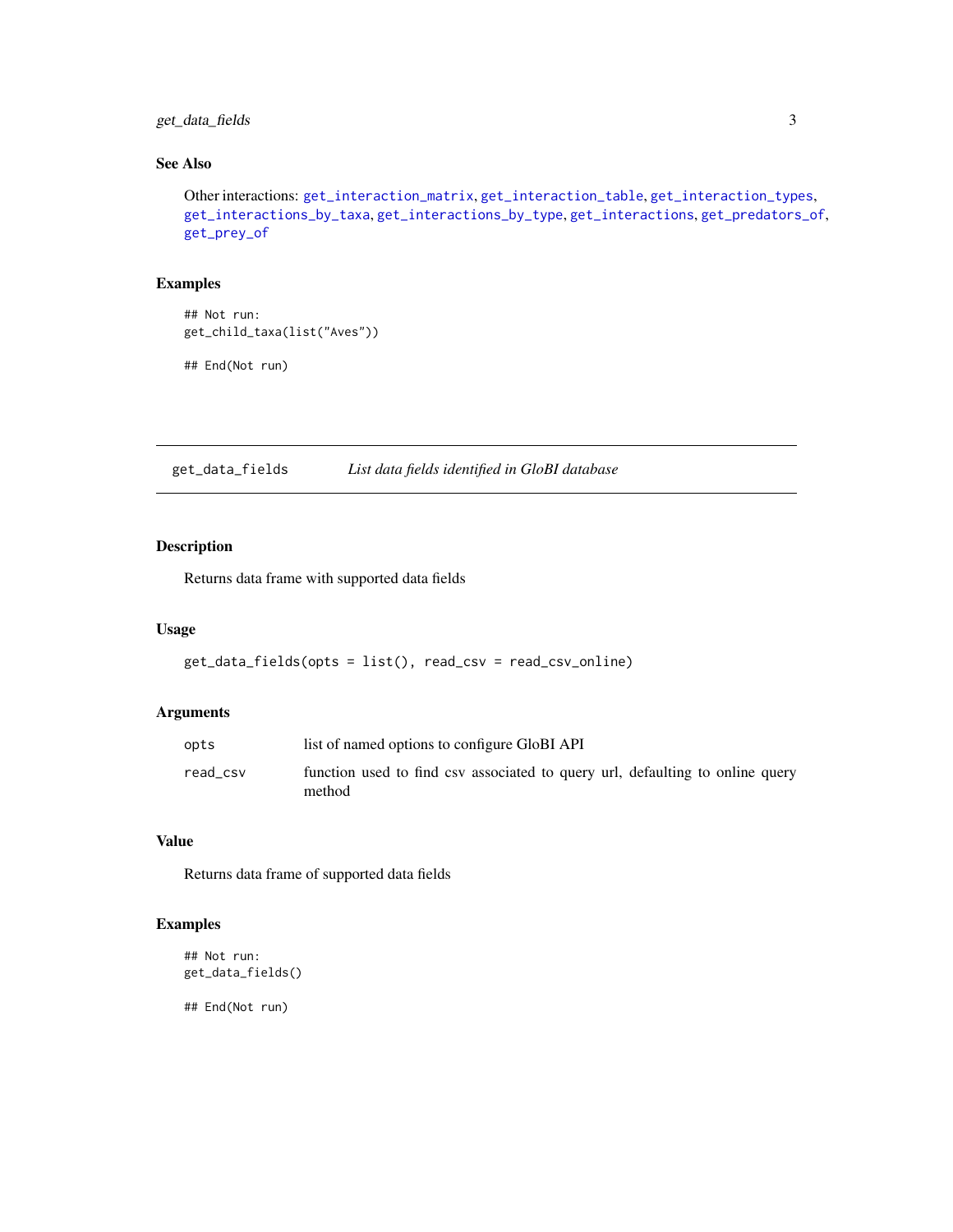<span id="page-3-2"></span><span id="page-3-0"></span>get\_interactions *Get Species Interaction from GloBI*

#### Description

Get Species Interaction from GloBI

#### Usage

```
get_interactions(taxon = "Homo sapiens", interaction.type = "preysOn",
  ...)
```
# Arguments

| taxon            | canonical scientific name of source taxon (e.g. Homo sapiens) |
|------------------|---------------------------------------------------------------|
| interaction.type |                                                               |
|                  | the preferred interaction type (e.g. preysOn)                 |
| $\cdot$          | list of options to configure GloBI API                        |

# Value

species interactions between source and target taxa

# See Also

Other interactions: [get\\_child\\_taxa](#page-1-1), [get\\_interaction\\_matrix](#page-7-1), [get\\_interaction\\_table](#page-8-1), [get\\_interaction\\_types](#page-9-1), [get\\_interactions\\_by\\_taxa](#page-3-1), [get\\_interactions\\_by\\_type](#page-5-1), [get\\_predators\\_of](#page-10-1), [get\\_prey\\_of](#page-10-2)

# Examples

```
## Not run:
get_interactions("Homo sapiens", "preysOn")
get_interactions("Insecta", "parasiteOf")
```
## End(Not run)

<span id="page-3-1"></span>get\_interactions\_by\_taxa

*Return interactions involving specific taxa*

#### Description

Returns interactions involving specific taxa. Secondary (target) taxa and spatial boundaries may also be set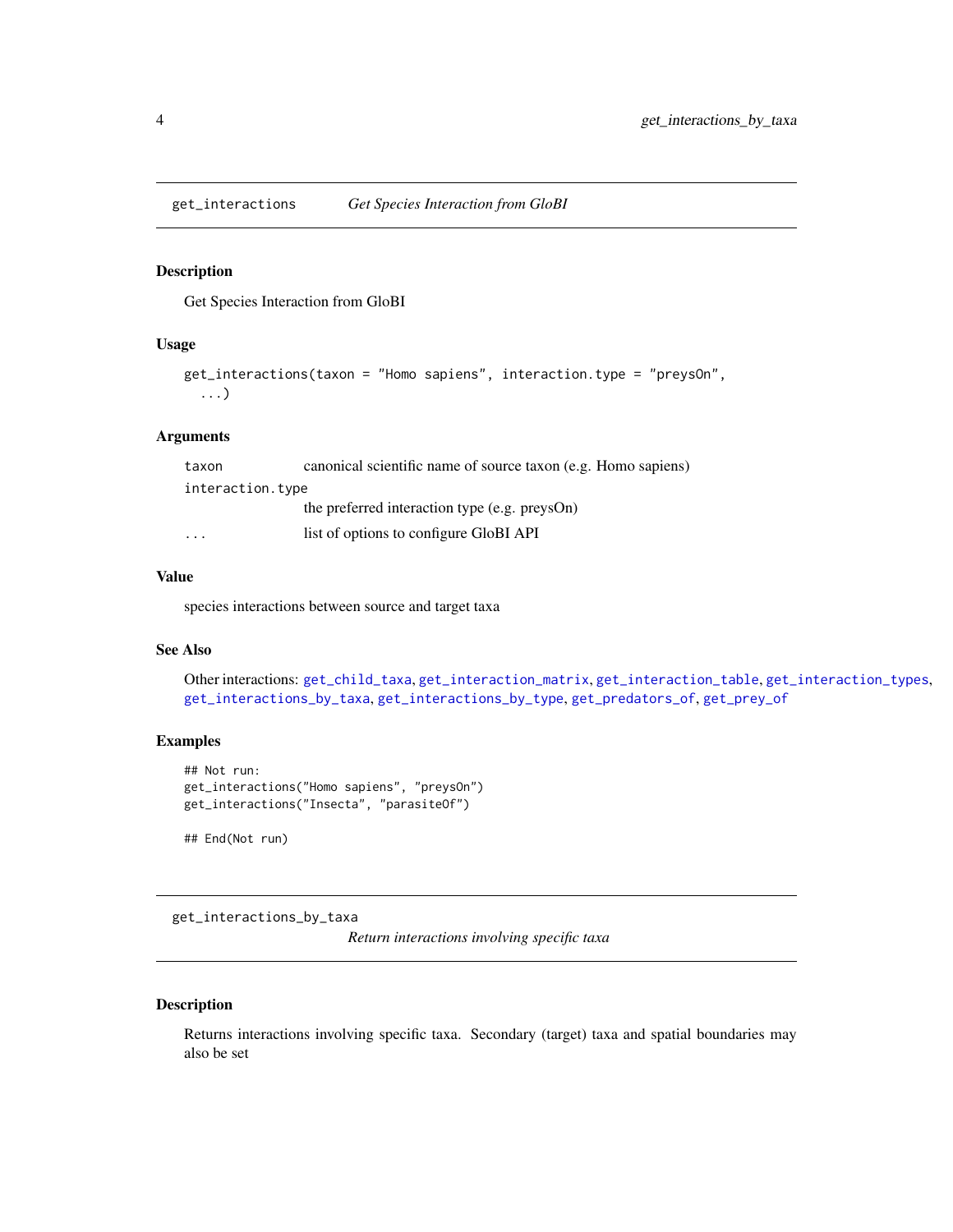#### <span id="page-4-0"></span>Usage

```
get_interactions_by_taxa(sourcetaxon, targettaxon = NULL,
  interactiontype = NULL, accordingto = NULL,
  showfield = c("source_taxon_external_id", "source_taxon_name",
  "source_taxon_path", "source_specimen_life_stage", "interaction_type",
  "target_taxon_external_id", "target_taxon_name", "target_taxon_path",
  "target_specimen_life_stage", "latitude", "longitude", "study_citation",
  "study_external_id", "study_source_citation"), otherkeys = NULL,
  bbox = NULL, returnobservations = F, opts = list(),
  read_csv = read_csv_online)
```
# **Arguments**

| sourcetaxon        | Taxa of interest (consumer, predator, parasite); may be specified as "Genus"<br>species" or higher level (e.g., Genus, Family, Class). |  |
|--------------------|----------------------------------------------------------------------------------------------------------------------------------------|--|
| targettaxon        | Taxa of interest (prey, host); may be specified as "Genus species" or higher level<br>(e.g., Genus, Family, Class)                     |  |
| interactiontype    |                                                                                                                                        |  |
|                    | Interaction types of interest (prey, host); may be specified as listed by get_interaction_types()                                      |  |
| accordingto        | Data source of interest                                                                                                                |  |
| showfield          | Data fields of interest (e. g. source_taxon_external_id, source_taxon_name);<br>may be specified as listed by get_data_fields()        |  |
| otherkeys          | list of key-value pairs to query any field not covered by other parameters; keys<br>may be specified as listed by get_data_fields()    |  |
| bbox               | Coordinates in EPSG:4326 decimal degrees defining "left, bottom, right, top" of<br>bounding box                                        |  |
| returnobservations |                                                                                                                                        |  |
|                    | if true, all individual observations are returned, else only distinct relationships                                                    |  |
| opts               | list of named options to configure GloBI API                                                                                           |  |
| read_csv           | function used to find csv associated to query url, defaulting to online query<br>method                                                |  |

#### Value

Returns data frame of interactions

#### Note

For data sources in which type of interactions were not specified, the interaction is labeled "interacts\_with"

#### See Also

Other interactions: [get\\_child\\_taxa](#page-1-1), [get\\_interaction\\_matrix](#page-7-1), [get\\_interaction\\_table](#page-8-1), [get\\_interaction\\_types](#page-9-1), [get\\_interactions\\_by\\_type](#page-5-1), [get\\_interactions](#page-3-2), [get\\_predators\\_of](#page-10-1), [get\\_prey\\_of](#page-10-2)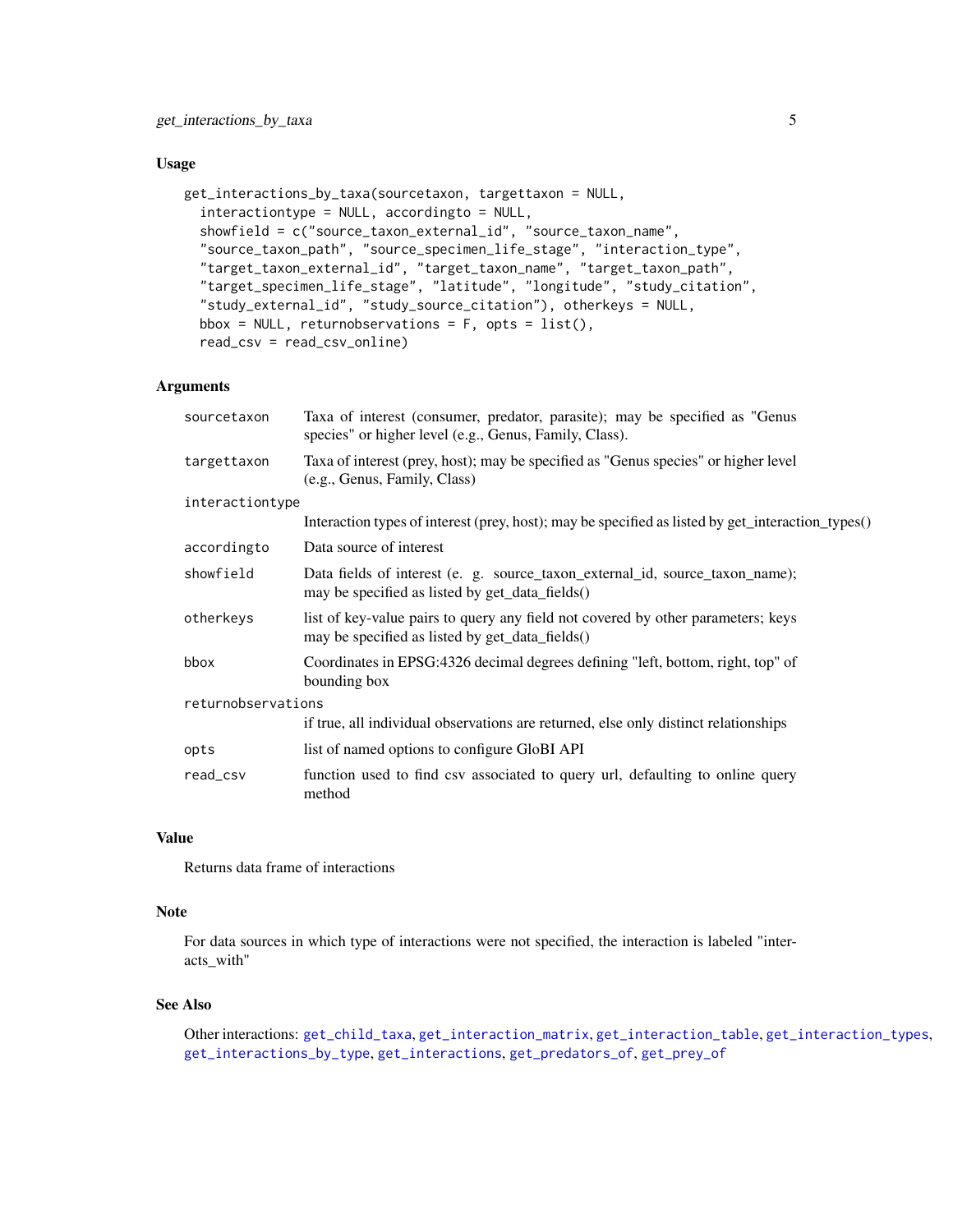#### Examples

```
## Not run:
get_interactions_by_taxa(sourcetaxon = "Rattus")
get_interactions_by_taxa(sourcetaxon = "Aves", targettaxon = "Rattus")
get_interactions_by_taxa(sourcetaxon = "Rattus rattus",
bbox = c(-67.87, 12.79, -57.08, 23.32)
```
## End(Not run)

<span id="page-5-1"></span>get\_interactions\_by\_type

*Get Species Interactions by Interaction Type from GloBI*

# Description

Get Species Interactions by Interaction Type from GloBI

#### Usage

```
get_interactions_by_type(interactiontype = c("interactsWith"), ...)
```
#### Arguments

interactiontype the requested interaction type (e.g. preysOn) ... list of options to configure GloBI API

#### Value

species interactions given provided interaction type(s)

#### See Also

Other interactions: [get\\_child\\_taxa](#page-1-1), [get\\_interaction\\_matrix](#page-7-1), [get\\_interaction\\_table](#page-8-1), [get\\_interaction\\_types](#page-9-1), [get\\_interactions\\_by\\_taxa](#page-3-1), [get\\_interactions](#page-3-2), [get\\_predators\\_of](#page-10-1), [get\\_prey\\_of](#page-10-2)

# Examples

```
## Not run:
get_interactions_by_type(interactiontype = c("eats", "eatenBy"))
get_interactions_by_type(interactiontype = "parasiteOf")
```
## End(Not run)

<span id="page-5-0"></span>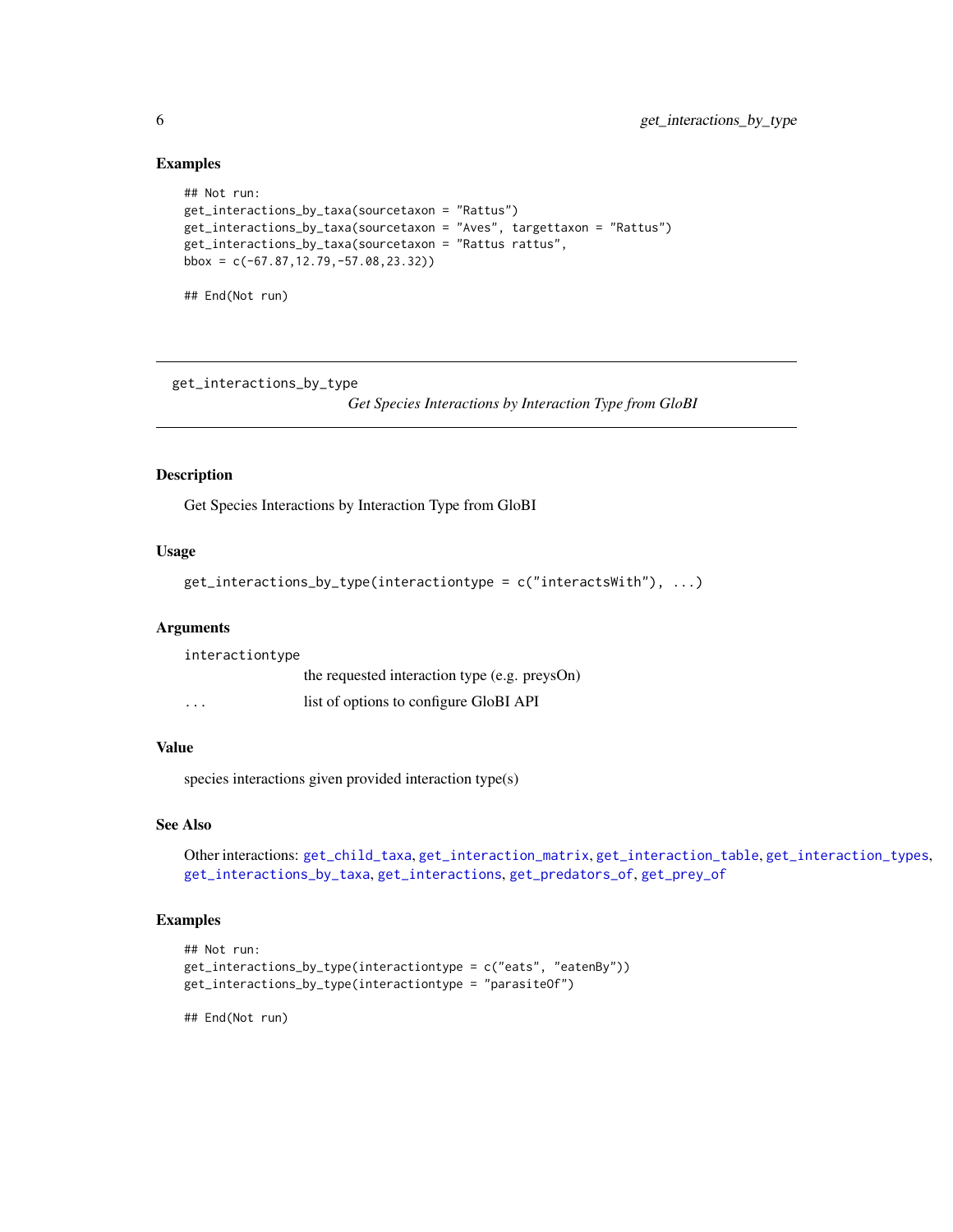<span id="page-6-2"></span><span id="page-6-0"></span>get\_interactions\_in\_area

*Return all interactions in specified area*

#### Description

Returns all interactions in data base in area specified in arguments

# Usage

```
get_interactions_in_area(bbox, ...)
```
# Arguments

| bbox    | Coordinates in EPSG:4326 decimal degrees defining "left, bottom, right, top" of |
|---------|---------------------------------------------------------------------------------|
|         | bounding box                                                                    |
| $\cdot$ | list of named options to configure GloBI API                                    |

# Value

Returns data frame of interactions

# See Also

Other areas: [get\\_interaction\\_areas](#page-6-1)

# Examples

```
## Not run:
get_interactions_in_area(bbox = c(-67.87, 12.79, -57.08, 23.32))
## End(Not run)
```
<span id="page-6-1"></span>get\_interaction\_areas *Find locations at which interactions were observed*

# Description

Returns all locations (latitude,longitude) of interactions in data base or area specified in arguments

#### Usage

```
get_interaction_areas(bbox = NULL, read_csv = read_csv_online, ...)
```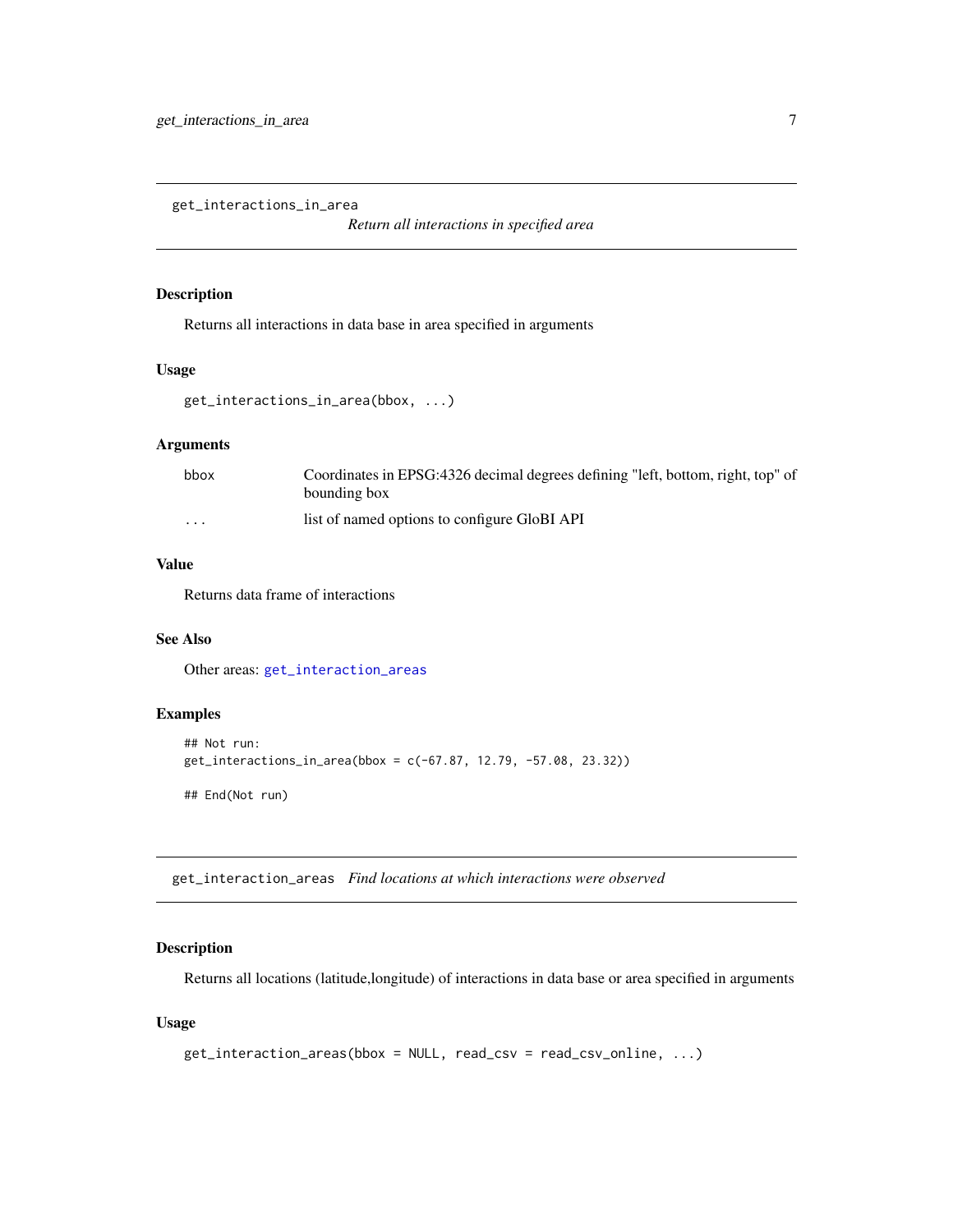#### <span id="page-7-0"></span>**Arguments**

| bbox      | Coordinates in EPSG:4326 decimal degrees defining "left, bottom, right, top" of<br>bounding box |
|-----------|-------------------------------------------------------------------------------------------------|
| read_csv  | function used to find csy associated to query url, defaulting to online query<br>method         |
| $\ddotsc$ | list of named options to configure GloBI API                                                    |

# Value

Returns data frame of coordinates

#### See Also

Other areas: [get\\_interactions\\_in\\_area](#page-6-2)

#### Examples

```
## Not run:
get_interaction_areas ()
get_interaction_areas (bbox=c(-67.87,12.79,-57.08,23.32))
```
## End(Not run)

```
get_interaction_matrix
```
*Get Interaction Matrix. Constructs an interaction matrix indicating whether source taxa (rows) or target taxa (columns) are known to interact with given type.*

#### Description

Get Interaction Matrix. Constructs an interaction matrix indicating whether source taxa (rows) or target taxa (columns) are known to interact with given type.

#### Usage

```
get_interaction_matrix(source.taxon.names = list("Homo sapiens"),
  target.taxon.names = list("Mammalia"), interaction.type = "eats",
 opts = list(), read_csv = read_csv_online)
```
# Arguments

source.taxon.names

list of source taxon names (e.g. list('Mammalia', 'Aves', 'Ariopsis felis'))

target.taxon.names

list of target taxon names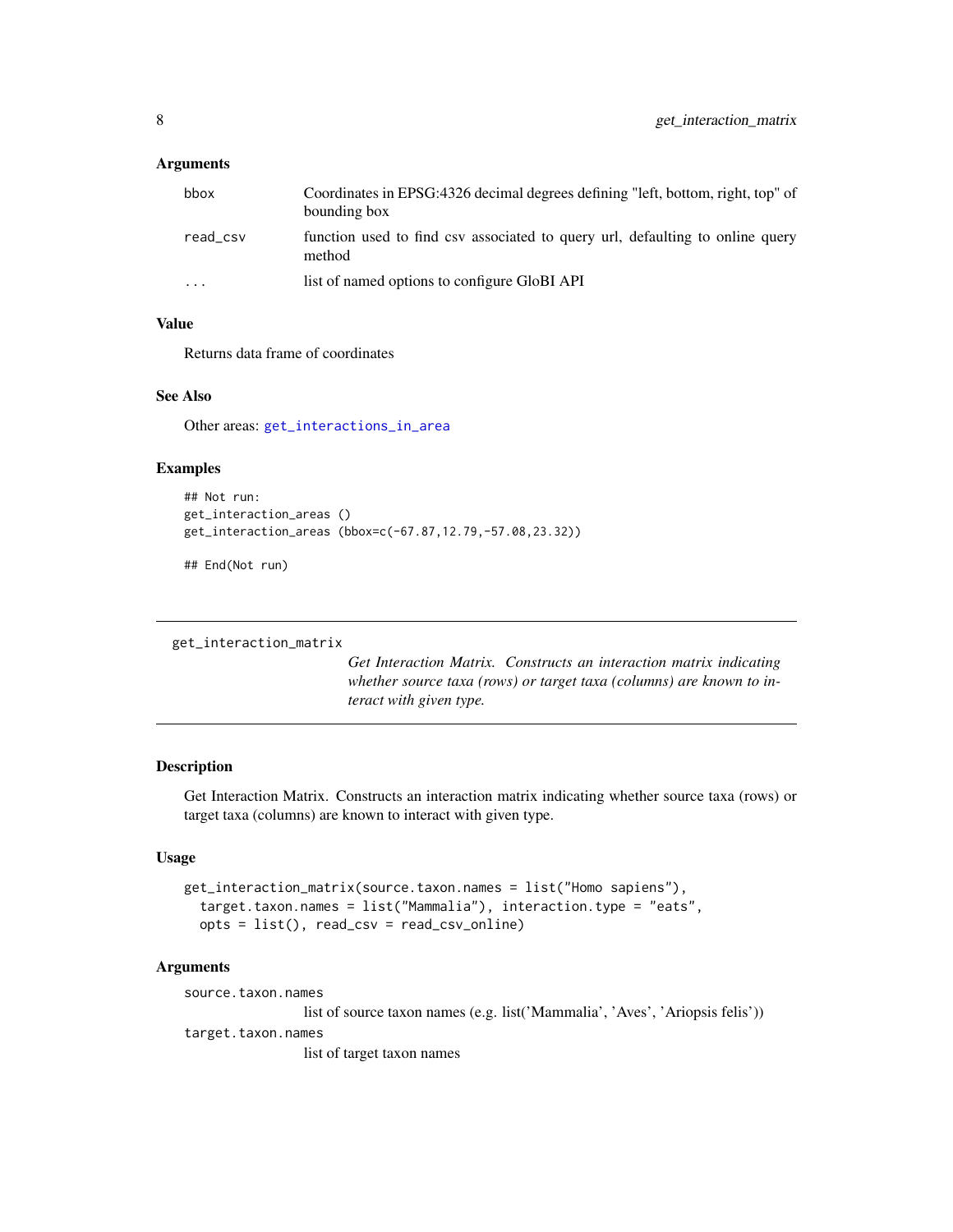<span id="page-8-0"></span>

| interaction.type |                                                                                         |
|------------------|-----------------------------------------------------------------------------------------|
|                  | the preferred interaction type (e.g. preysOn)                                           |
| opts             | list of options to configure GloBI API                                                  |
| read_csv         | function used to find csv associated to query url, defaulting to online query<br>method |

# Value

matrix representing species interactions between source and target taxa

# See Also

```
Other interactions: get_child_taxa, get_interaction_table, get_interaction_types, get_interactions_by_taxa,
get_interactions_by_type, get_interactions, get_predators_of, get_prey_of
```
#### Examples

```
## Not run:
get_interaction_matrix("Homo sapiens", "Mammalia", "interactsWith")
```
## End(Not run)

<span id="page-8-1"></span>get\_interaction\_table *Returns all known child taxa with known interaction of specified source and target taxa on any rank.*

# Description

Returns all known child taxa with known interaction of specified source and target taxa on any rank.

# Usage

```
get_interaction_table(source.taxon.names = list(),
  target.taxon.names = list(), interaction.type = "preysOn",
  skip = 0, limit = 100, opts = list()
```
#### Arguments

| source.taxon.names |                                                                                            |  |
|--------------------|--------------------------------------------------------------------------------------------|--|
|                    | list of taxon names for source                                                             |  |
| target.taxon.names |                                                                                            |  |
|                    | list of taxon names for target                                                             |  |
| interaction.type   |                                                                                            |  |
|                    | kind of interaction                                                                        |  |
| skip               | number of records skipped before including record in result table, used in pagi-<br>nation |  |
| limit              | maximum number of interaction to include                                                   |  |
| opts               | connection parameters and other options                                                    |  |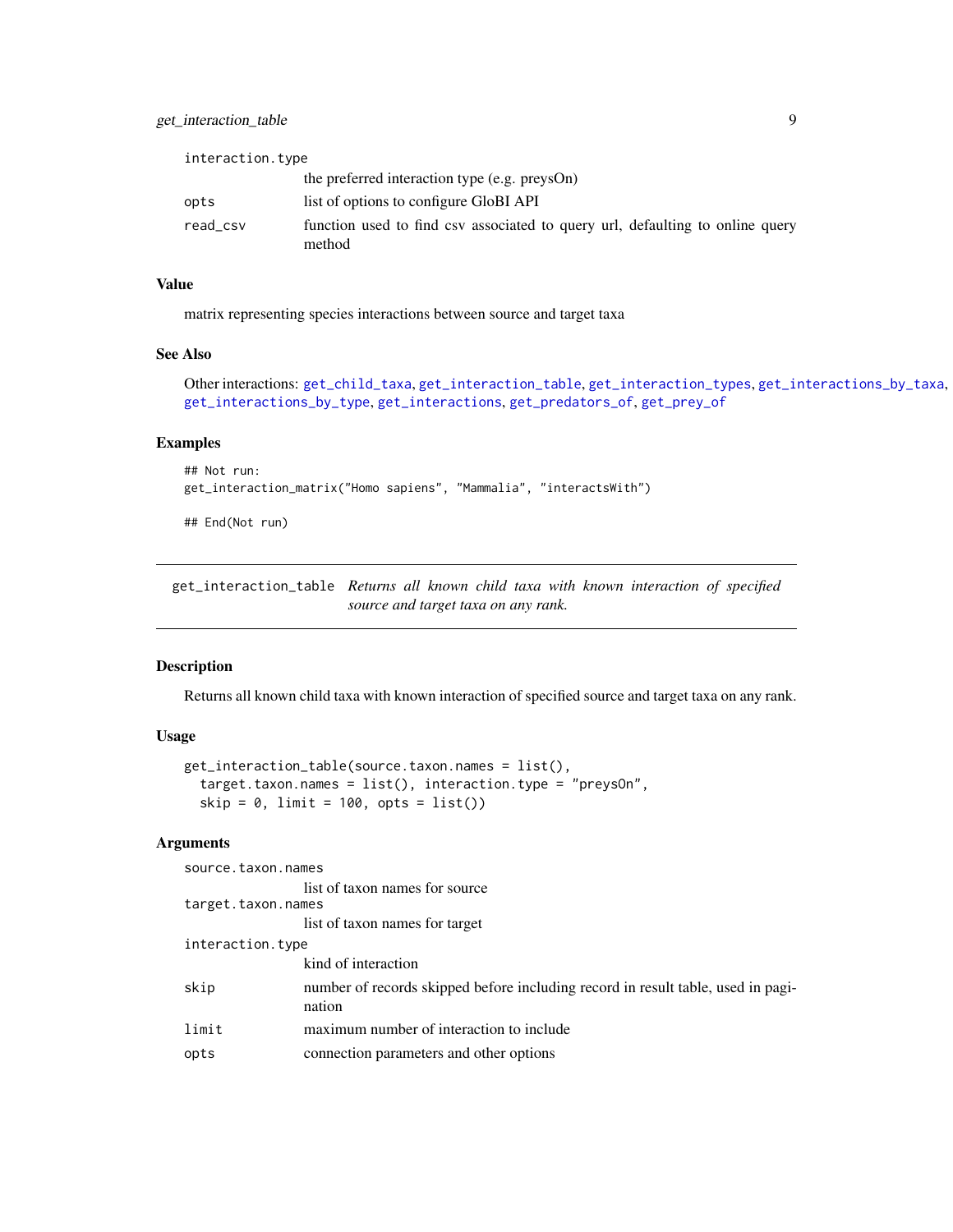<span id="page-9-0"></span>table of matching source, target and interaction types

#### See Also

```
Other interactions: get_child_taxa, get_interaction_matrix, get_interaction_types, get_interactions_by_taxa,
get_interactions_by_type, get_interactions, get_predators_of, get_prey_of
```
#### Examples

```
## Not run:
get_interaction_table(source.taxon.names = list("Aves"), target.taxon.names = list('Insecta'))
```
## End(Not run)

<span id="page-9-1"></span>get\_interaction\_types *List interactions identified in GloBI database*

#### Description

Returns data frame with supported interaction types

#### Usage

```
get_interaction_types(opts = list(), read_csv = read_csv_online)
```
#### Arguments

| opts     | list of named options to configure GloBI API                                            |
|----------|-----------------------------------------------------------------------------------------|
| read csv | function used to find csv associated to query url, defaulting to online query<br>method |

#### Value

Returns data frame of supported interaction types

#### See Also

Other interactions: [get\\_child\\_taxa](#page-1-1), [get\\_interaction\\_matrix](#page-7-1), [get\\_interaction\\_table](#page-8-1), [get\\_interactions\\_by\\_taxa](#page-3-1), [get\\_interactions\\_by\\_type](#page-5-1), [get\\_interactions](#page-3-2), [get\\_predators\\_of](#page-10-1), [get\\_prey\\_of](#page-10-2)

#### Examples

```
## Not run:
get_interaction_types()
```
## End(Not run)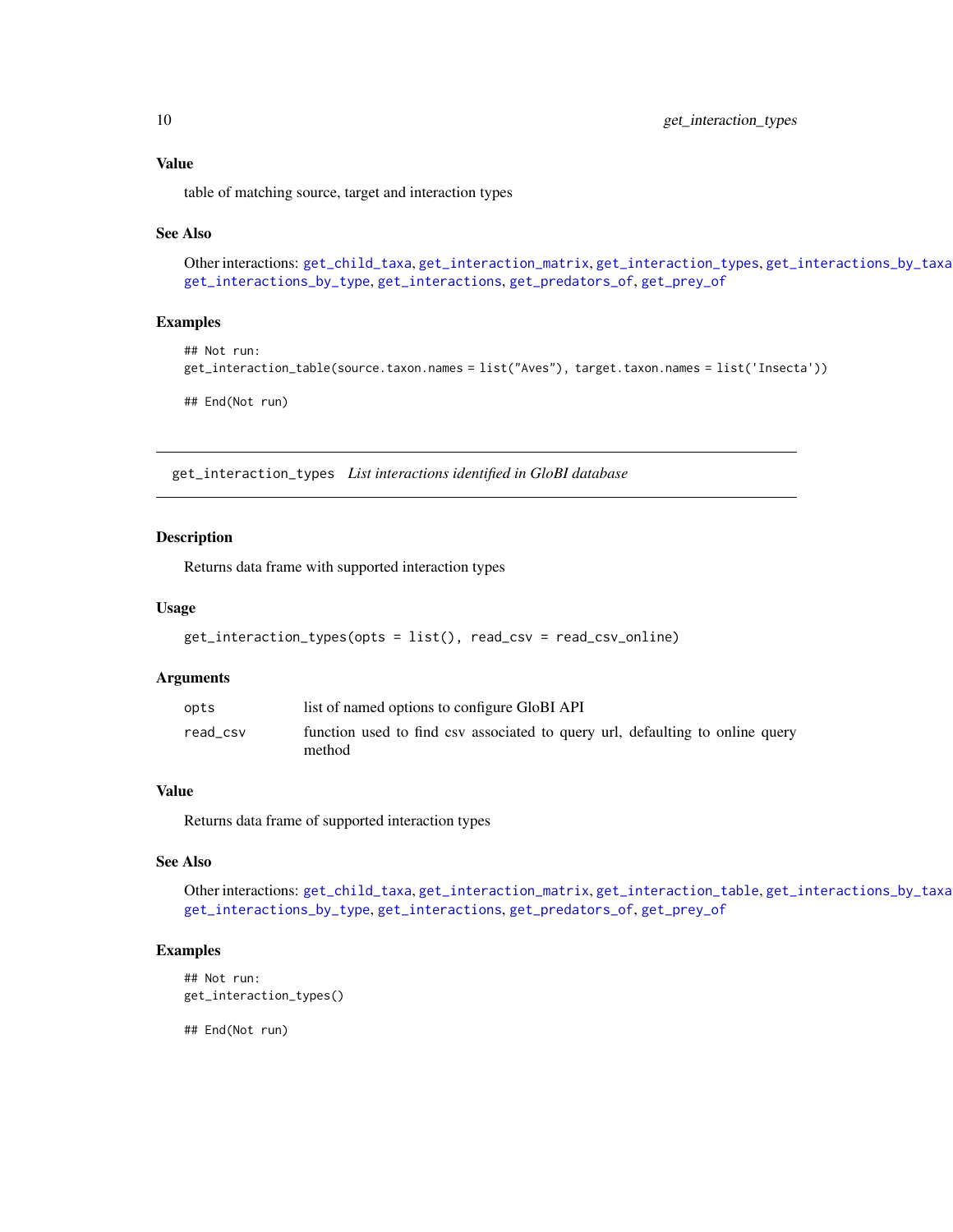<span id="page-10-1"></span><span id="page-10-0"></span>get\_predators\_of *Get a List of Predators of a Given Prey Taxon*

# Description

Get a List of Predators of a Given Prey Taxon

#### Usage

```
get_predators_of(taxon = "Rattus rattus", ...)
```
# Arguments

| taxon    | scientific name of prey taxon. Can be any taxonomic rank (e.g. Rattus rattus,<br>Decapoda) |
|----------|--------------------------------------------------------------------------------------------|
| $\cdots$ | list of named options to configure the GloBI API                                           |

#### Value

list of recorded prey-predator interactions that involve the desired prey taxon.

#### See Also

Other interactions: [get\\_child\\_taxa](#page-1-1), [get\\_interaction\\_matrix](#page-7-1), [get\\_interaction\\_table](#page-8-1), [get\\_interaction\\_types](#page-9-1), [get\\_interactions\\_by\\_taxa](#page-3-1), [get\\_interactions\\_by\\_type](#page-5-1), [get\\_interactions](#page-3-2), [get\\_prey\\_of](#page-10-2)

# Examples

```
## Not run:
get_predators_of("Rattus rattus")
get_predators_of("Primates")
```
## End(Not run)

<span id="page-10-2"></span>get\_prey\_of *Get a List of Prey for given Predator Taxon*

# Description

Get a List of Prey for given Predator Taxon

#### Usage

 $get\_prey_of(taxon = "Homeo sapiens", ...)$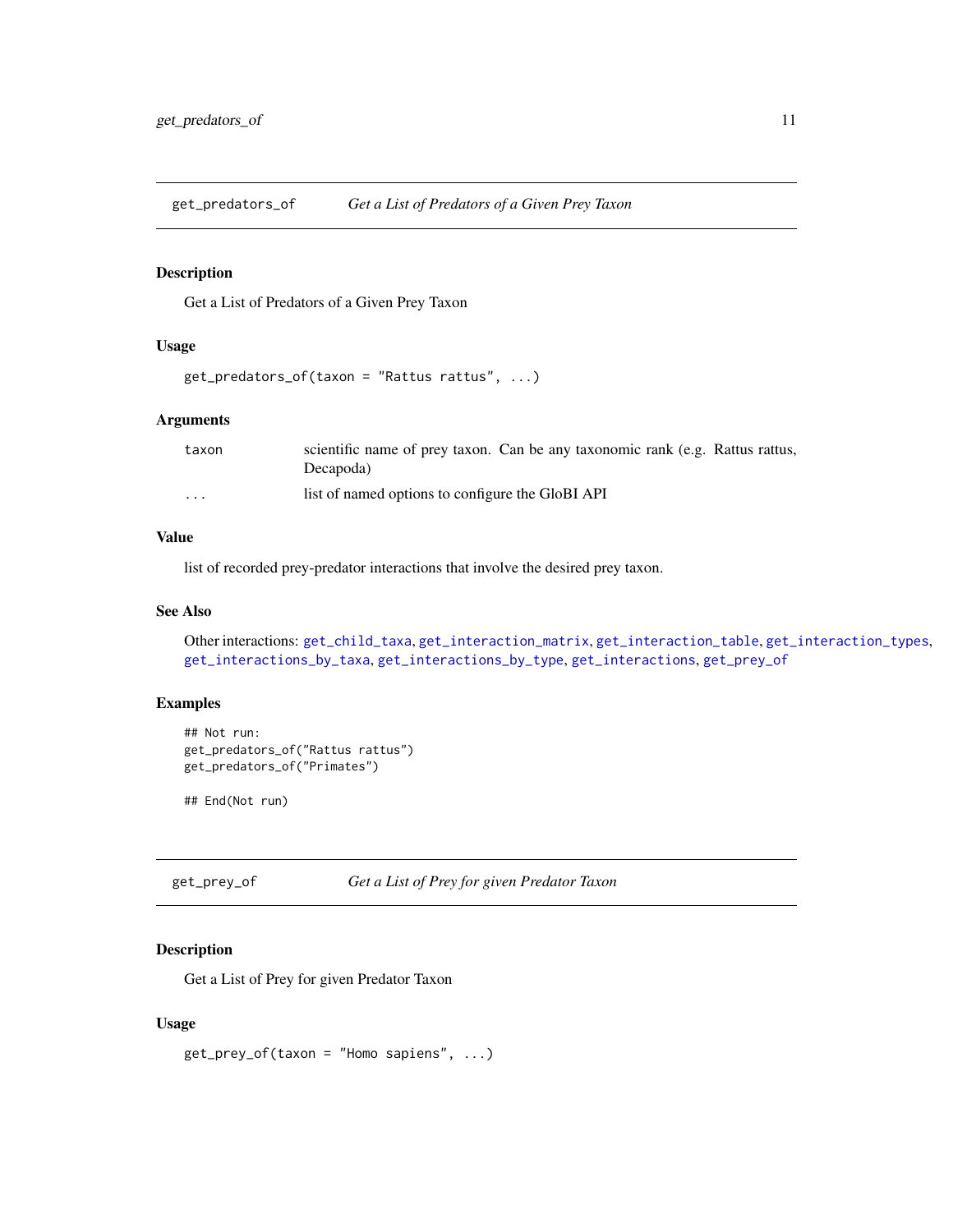# <span id="page-11-0"></span>Arguments

| taxon    | scientific name of predator taxon. Can be any taxonomic rank (e.g. Homo<br>sapiens, Animalia) |
|----------|-----------------------------------------------------------------------------------------------|
| $\cdots$ | list of named options to configure GloBI API                                                  |

# Value

list of recorded predator-prey interactions that involve the desired predator taxon

#### See Also

Other interactions: [get\\_child\\_taxa](#page-1-1), [get\\_interaction\\_matrix](#page-7-1), [get\\_interaction\\_table](#page-8-1), [get\\_interaction\\_types](#page-9-1), [get\\_interactions\\_by\\_taxa](#page-3-1), [get\\_interactions\\_by\\_type](#page-5-1), [get\\_interactions](#page-3-2), [get\\_predators\\_of](#page-10-1)

# Examples

```
## Not run:
get_prey_of("Homo sapiens")
get_prey_of("Primates")
```
## End(Not run)

query *Executes a Cypher Query Against GloBI's Neo4j Instance*

#### Description

Executes a Cypher Query Against GloBI's Neo4j Instance

# Usage

query(cypherQuery, opts = list())

# Arguments

| cypherQuery | Cypher query (see http://github.com/globalbioticinteractions/globalbioticinteractions/wiki/cypher<br>for examples) |
|-------------|--------------------------------------------------------------------------------------------------------------------|
| opts        | list of named options to configure GloBI API                                                                       |

#### Value

result of cypher query string